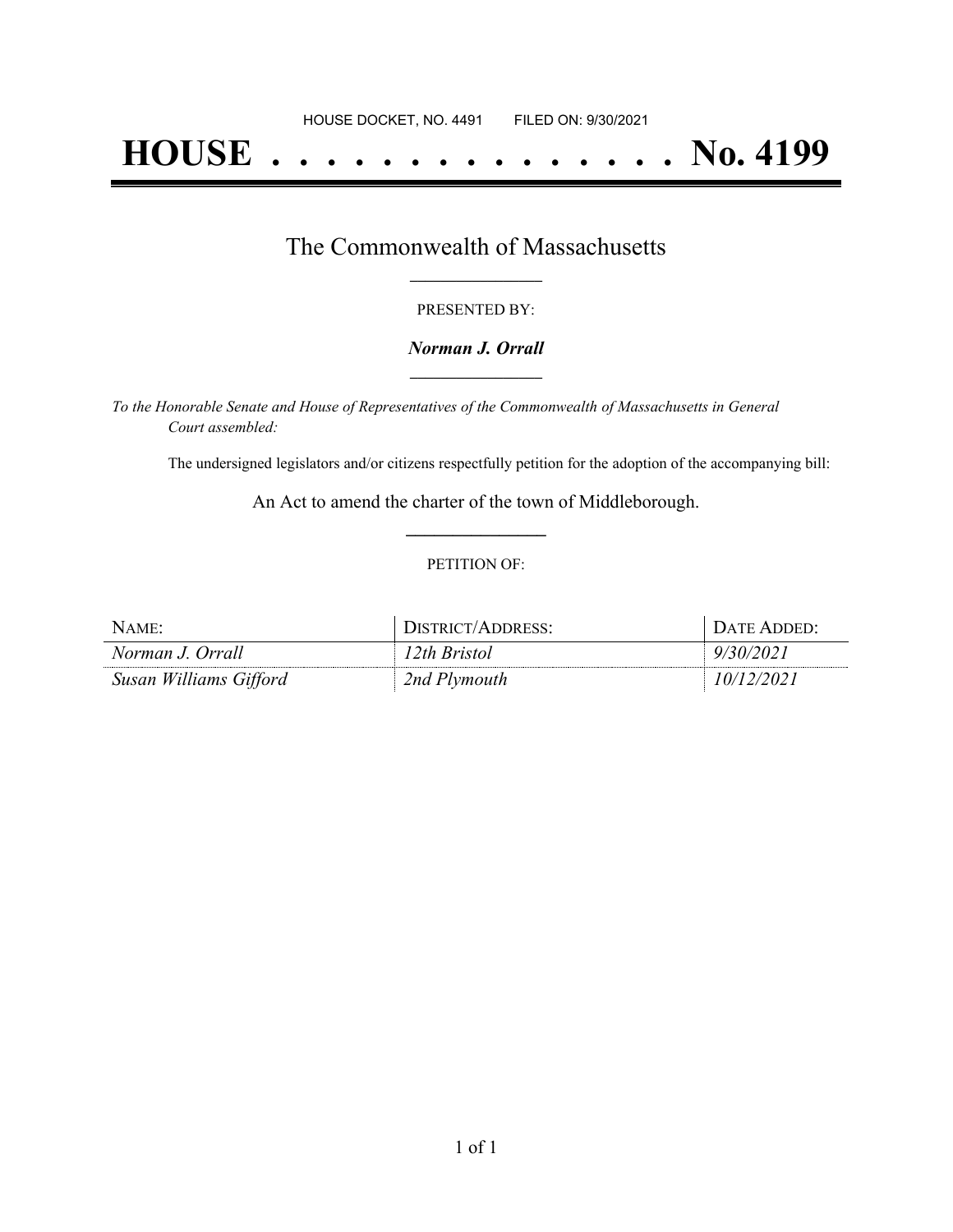#### HOUSE DOCKET, NO. 4491 FILED ON: 9/30/2021

## **HOUSE . . . . . . . . . . . . . . . No. 4199**

By Mr. Orrall of Lakeville, a petition (accompanied by bill, House, No. 4199) of Norman J. Orrall (by vote of the town) for legislation to amend the charter of the town of Middleborough. Municipalities and Regional Government. [Local Approval Received.]

## The Commonwealth of Massachusetts

**In the One Hundred and Ninety-Second General Court (2021-2022) \_\_\_\_\_\_\_\_\_\_\_\_\_\_\_**

**\_\_\_\_\_\_\_\_\_\_\_\_\_\_\_**

An Act to amend the charter of the town of Middleborough.

Be it enacted by the Senate and House of Representatives in General Court assembled, and by the authority *of the same, as follows:*

| 1              | SECTION 1. The second sentence of the first paragraph of section 3 of chapter 592 of the        |
|----------------|-------------------------------------------------------------------------------------------------|
| 2              | acts of 1920 is hereby amended by striking out the word "them" and inserting in place thereof   |
| 3              | the following words:- the selectmen.                                                            |
| $\overline{4}$ | SECTION 2. Said section 3 of said chapter 592 is hereby further amended by inserting            |
| 5              | after the first paragraph the following paragraph:-                                             |
| 6              | The selectmen shall also act as sewer commissioners and as the rent board with all              |
| 7              | powers, rights, duties and liabilities conferred or imposed by law upon sewer commissioners and |
| 8              | rent boards.                                                                                    |
| 9              | SECTION 3. The first sentence of section 3A of said chapter 592, as appearing in section        |
| 10             | 2 of chapter 3 of the acts of 1982, is hereby amended by inserting after the word "board" the   |
| 11             | following words:-, currently known as Middleborough gas and electric board of commissioners.    |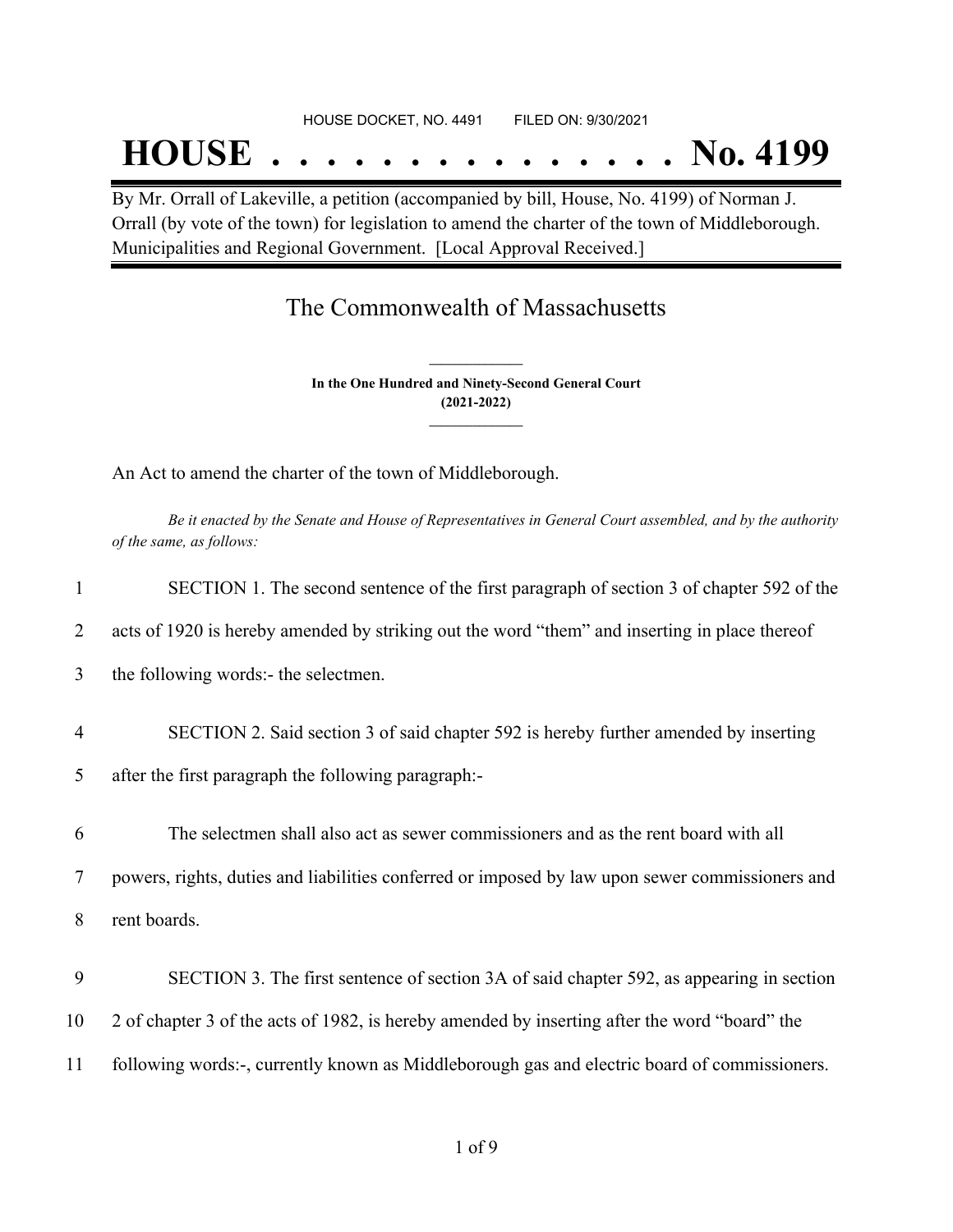| 12 | SECTION 4. The third sentence of said section 3A of said chapter 592, as so appearing,             |
|----|----------------------------------------------------------------------------------------------------|
| 13 | is hereby amended by inserting after the word "board" the following words:-, currently known as    |
| 14 | Middleborough gas and electric board of commissioners,.                                            |
| 15 | SECTION 5. Section 4 of said chapter 592, as appearing in section 1 of chapter 443 of              |
| 16 | the acts of 1935, is hereby amended by striking out the second paragraph and inserting in place    |
| 17 | thereof the following paragraph:-                                                                  |
| 18 | The members of the committee shall serve during the terms for which the members are                |
| 19 | elected and until the members' successors are qualified. The members of the committee shall be     |
| 20 | sworn to the faithful performance of the members' duties, shall serve without salary and shall not |
| 21 | hold any other town office or employment.                                                          |
| 22 | SECTION 6. Section 6 of said chapter 592, as appearing in section 2 of chapter 443 of              |
| 23 | the acts of 1935, is hereby amended by striking out the third sentence and inserting in place      |
| 24 | thereof the following sentence:-                                                                   |
| 25 | Whenever any payroll, bill or other claim against the town is presented to the town                |
| 26 | manager, town clerk, town treasurer and collector of taxes or trustees of the public library, the  |
| 27 | manager, clerk, treasurer and collector or trustees shall, if the same seems to be of doubtful     |
| 28 | validity, excessive in amount, or otherwise contrary to the interests of the town, refer it to the |
| 29 | committee who shall immediately investigate the facts and report the committee's findings and      |
| 30 | recommendations to the selectmen who shall determine what, if any, payment should be made.         |
| 31 | SECTION 7. Section 7 of said chapter 592 is hereby amended by striking out the word                |
| 32 | "they" and inserting in place thereof the following words:- the selectmen.                         |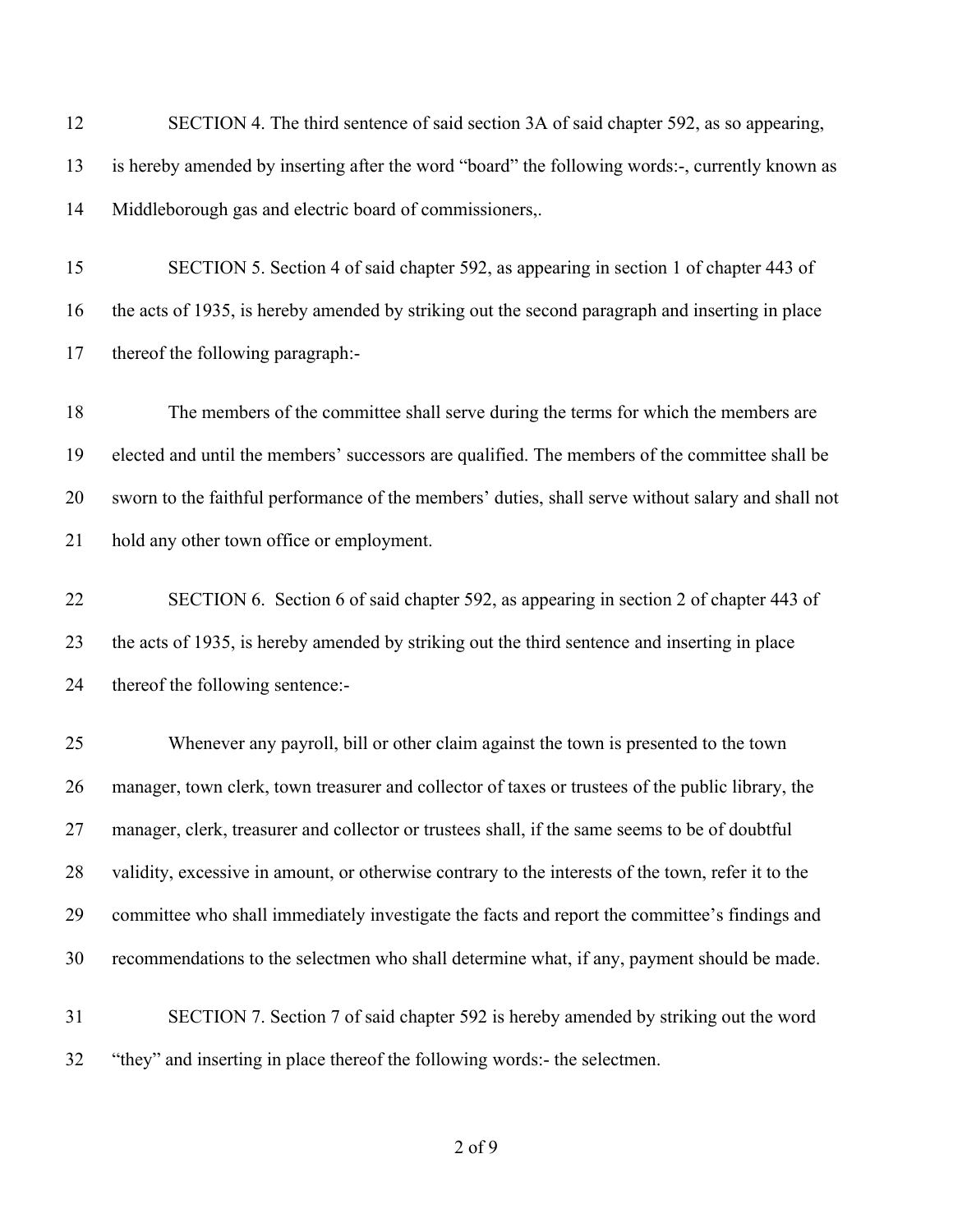| 33 | SECTION 8. Section 10 of said chapter 592 is hereby amended by striking out the fourth             |
|----|----------------------------------------------------------------------------------------------------|
| 34 | sentence and inserting in place thereof the following sentence:- The town clerk shall hold office  |
| 35 | during the pleasure of the selectmen and shall be sworn to the faithful performance of the town    |
| 36 | clerk's duties by the chairman of the selectmen or by a justice of the peace.                      |
| 37 | SECTION 9. Section 11 of said chapter 592, as appearing in section 4 of chapter 443 of             |
| 38 | the acts of 1935, is hereby amended by striking out the fourth sentence and inserting in place     |
| 39 | thereof the following sentence:- Before entering upon the duties of the office of town assessor,   |
| 40 | the assessor shall be sworn to the faithful performance thereof as provided by general law.        |
| 41 | SECTION 10. Said chapter 592 is hereby further amended by striking out sections 13 to              |
| 42 | 16, inclusive, and inserting in place thereof the following 4 sections:-                           |
| 43 | Section 13. The selectmen shall have and exercise all the powers and rights and be                 |
| 44 | subject to all the duties and liabilities now or hereafter conferred or imposed by law upon boards |
| 45 | of public welfare in towns, and the town manager, under the supervision of the selectmen, shall    |
| 46 | administer the welfare relief of the town either directly or through a person or persons appointed |
| 47 | by the town manager.                                                                               |
| 48 | Section 14. (a) The board of selectmen shall appoint a chief of police and such other              |
| 49 | police officers as the board of selectmen may deem necessary and shall fix the compensation of     |
| 50 | the chief of police and police officers.                                                           |
| 51 | (b) Full time police officers whose appointments are subject to chapter 31 of the General          |
| 52 | Laws may be removed in accordance with said chapter 31, except that the tenure of office of the    |
| 53 | chief shall, after the chief has served five continuous years, continue during good behavior, as   |
| 54 | long as the chief is able to perform the duties of the office; and the chief shall not be removed  |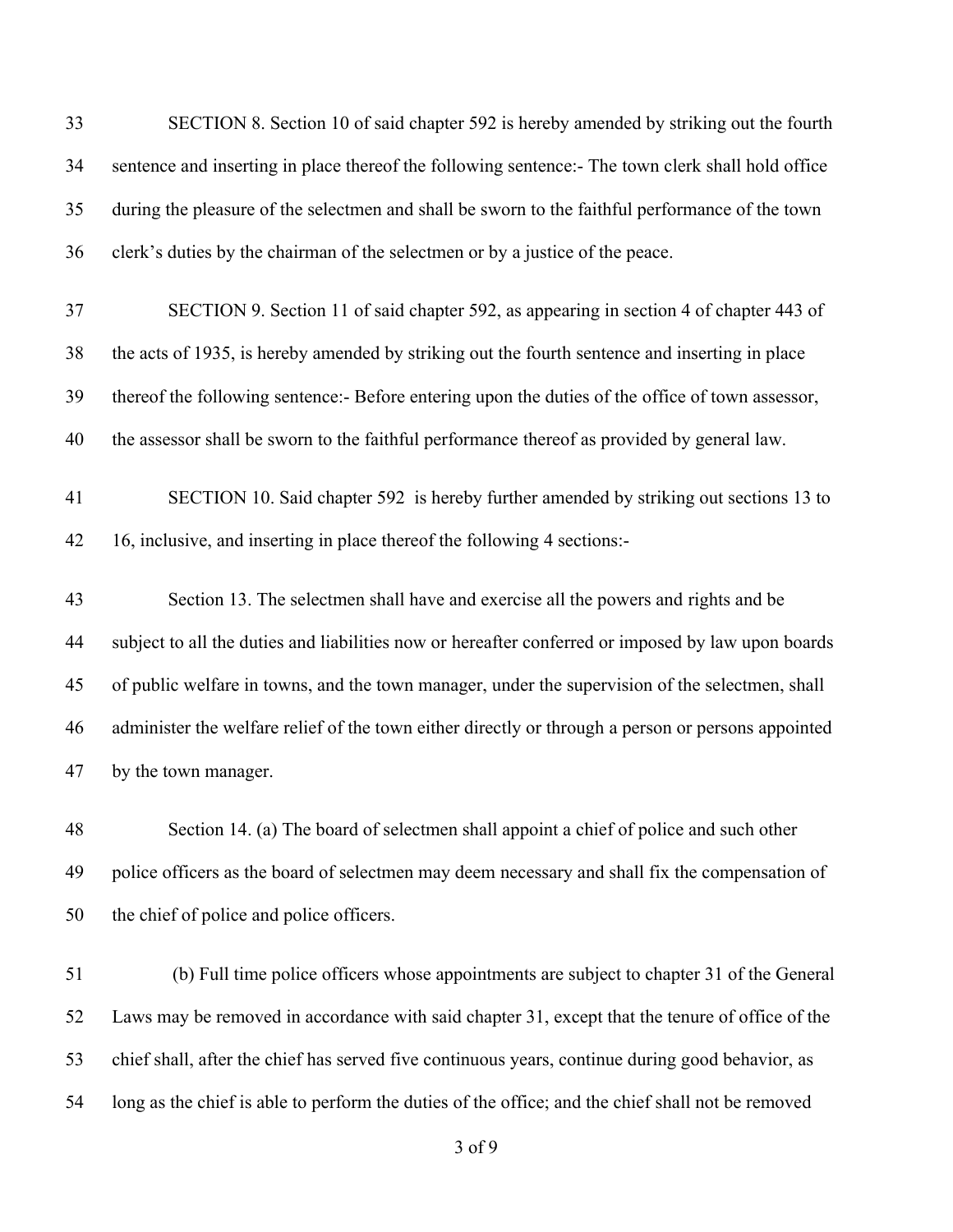except after a hearing by the selectmen on written charges, a copy of which shall be furnished to the chief prior to the hearing.

 (c) The chief of police shall be in immediate control of all town property used by the department, and of the police officers who shall obey the chief's orders.

 (d) The chief of police shall have all the powers and duties required of the position pursuant to section 97 of chapter 41 of the General Laws. The other police officers shall have all of the powers and duties required of the position of police officer by law. Police officers shall have all the powers and duties of constable except those of service and executing civil process.

 (e) The selectmen may make suitable regulations governing the organization of the police department and the officers thereof.

 Section 15. The selectmen shall appoint two or more constables annually in February, each for the term of one year from the following first day of March, and may at any time appoint such additional constables as in the opinion of the selectmen may be necessary, who shall hold office during the pleasure of the selectmen but not beyond the first day of March following the date of the constables' appointment.

 Section 16. The chief of the fire department shall be appointed by the selectmen, and shall receive such salary as the selectmen may from time to time determine, not exceeding the amount annually appropriated therefor. The chief may be removed for cause by the selectmen at any time after a hearing. The chief shall have charge of extinguishing fires in the town and the protection of life and property in case of fire. The chief shall purchase subject to the approval of the selectmen and keep in repair all property and apparatus used for and by the fire department. The chief shall have and exercise all the powers and rights and be subject to all the duties and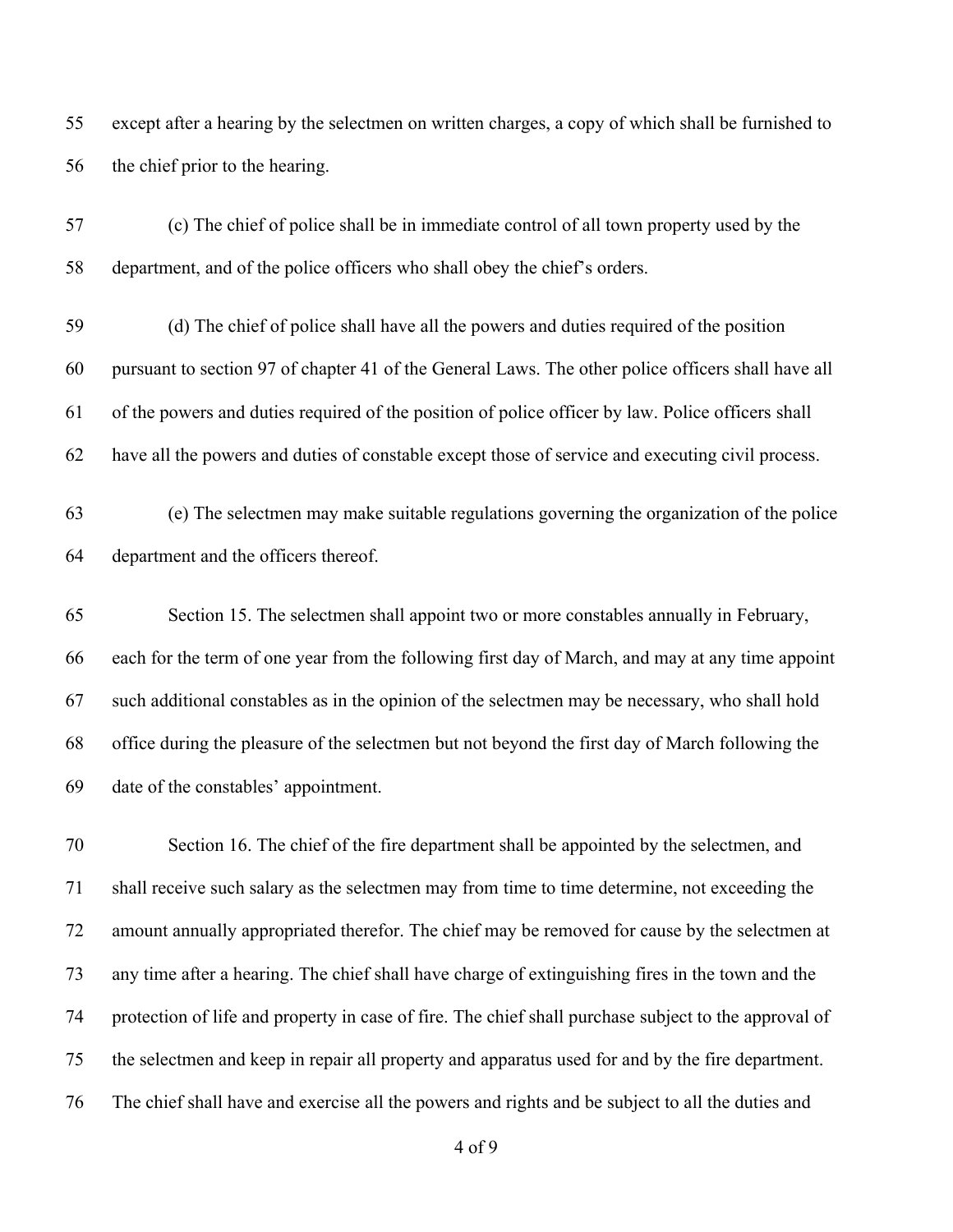liabilities conferred or imposed by law upon engineers in towns, except as herein provided, and shall appoint a deputy chief and such officers and firemen as the chief may think necessary, and may remove the same at any time for cause and after a hearing. The chief shall have full and absolute authority in the administration of the department, shall make all rules and regulations 81 for its operation, shall report to the selectmen from time to time as the selectmen may require, and shall annually report to the town the condition of the department with the chief's recommendations thereon. The chief shall fix the compensation of the permanent and call members of the fire department, subject to the approval of the selectmen. In the expenditure of money the chief shall be subject to such further limitations as the town may from time to time prescribe.

 SECTION 11. The first sentence of the second paragraph of subsection (b) of section 17 of said chapter 592, as appearing in section 2 of chapter 425 of the acts of 2010, is hereby amended by striking out the word "him" and inserting in place thereof the following words:- town counsel.

 SECTION 12. Subsection (c) of said section 17 of said chapter 592 is hereby amended by striking out the word "in" and inserting in place thereof the following word:- on.

 SECTION 13. Said chapter 592 is hereby further amended by striking out section 18, as amended by section 8 of chapter 443 of the acts of 1935, and inserting in place thereof the following section:-

 Section 18. The selectmen elected as provided in section two shall appoint, as soon as practicable, a town manager who shall be the administrative head of all departments of the town government, the conduct of which is by the general laws and by this act placed upon the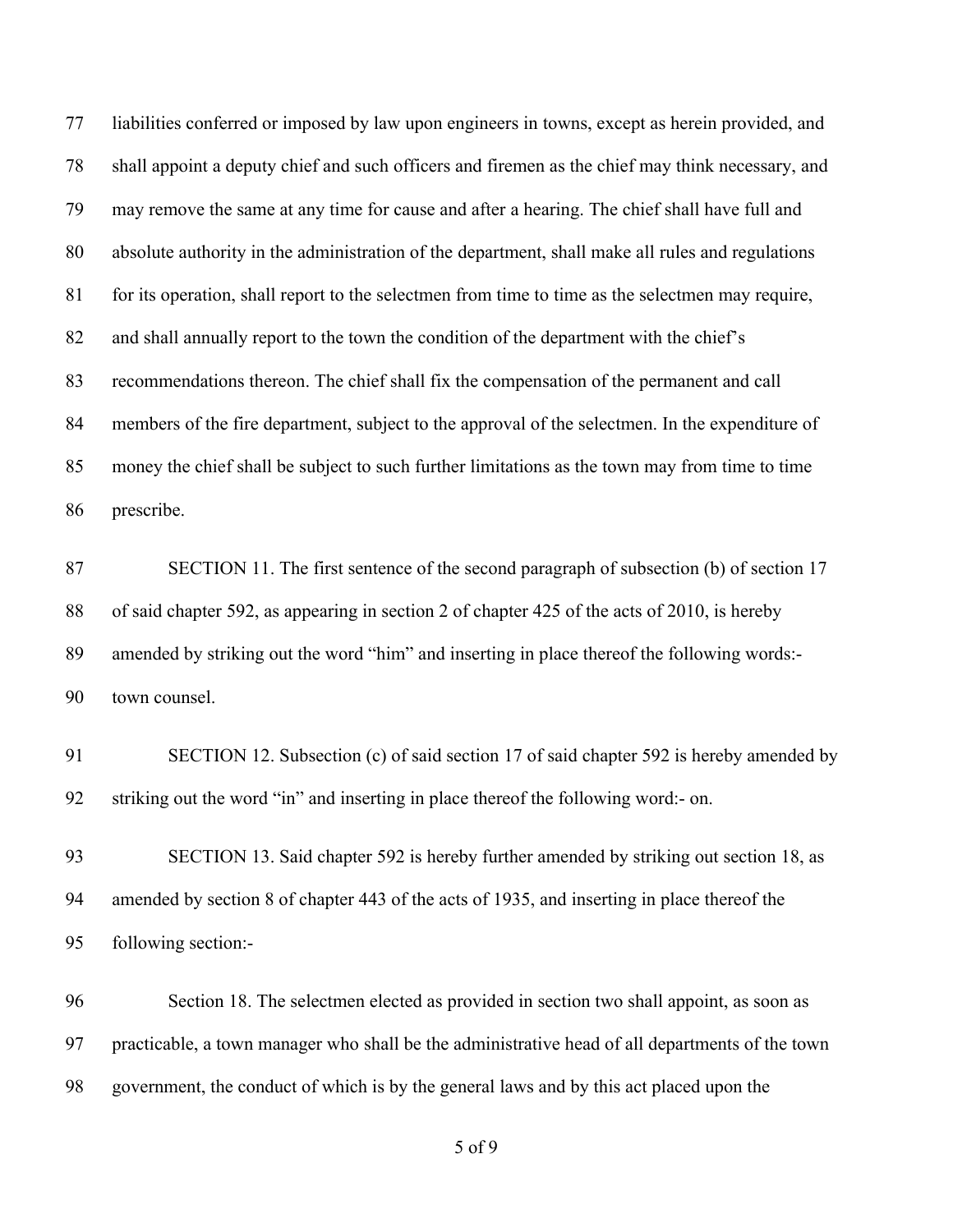selectmen of the town, except as provided otherwise in this act. The town manager shall be subject to the direction and supervision, and shall hold office at the will of the selectmen, and shall be a person specially fitted by education, training or experience to perform the duties of the office. The town manager shall be appointed without regard to political beliefs, and may or may not when appointed be a resident of the town or state. The town manager shall be responsible for the efficient administration of all departments within the scope of the town manager's duties. Before entering upon the duties of the office of town manager, the town manager shall be sworn to the faithful and impartial performance thereof by the chairman of the selectmen, or by the town clerk, or by a justice of the peace. The town manager shall execute a bond in favor of the town for the faithful performance of the town manager's duties in such sum and with such surety or sureties as may be fixed or approved by the selectmen.

 SECTION 14. Section 19 of said chapter 592 is hereby amended by striking out subsections (c) to (f), inclusive, and inserting in place thereof the following 4 subsections:-

 (c) To exercise control of all departments or divisions made subject to the town manager's supervision.

 (d) To attend all regular meetings of the selectmen, and to recommend to the selectmen for adoption such measures requiring action by the selectmen or by the town as the town manager may deem necessary or expedient.

 (e) To keep full and complete records of the office of town manager, and to render as often as may be required by the selectmen a full report of all operations during the period reported on; and annually, or oftener if required by the selectmen, to make a synopsis of all the reports for publication.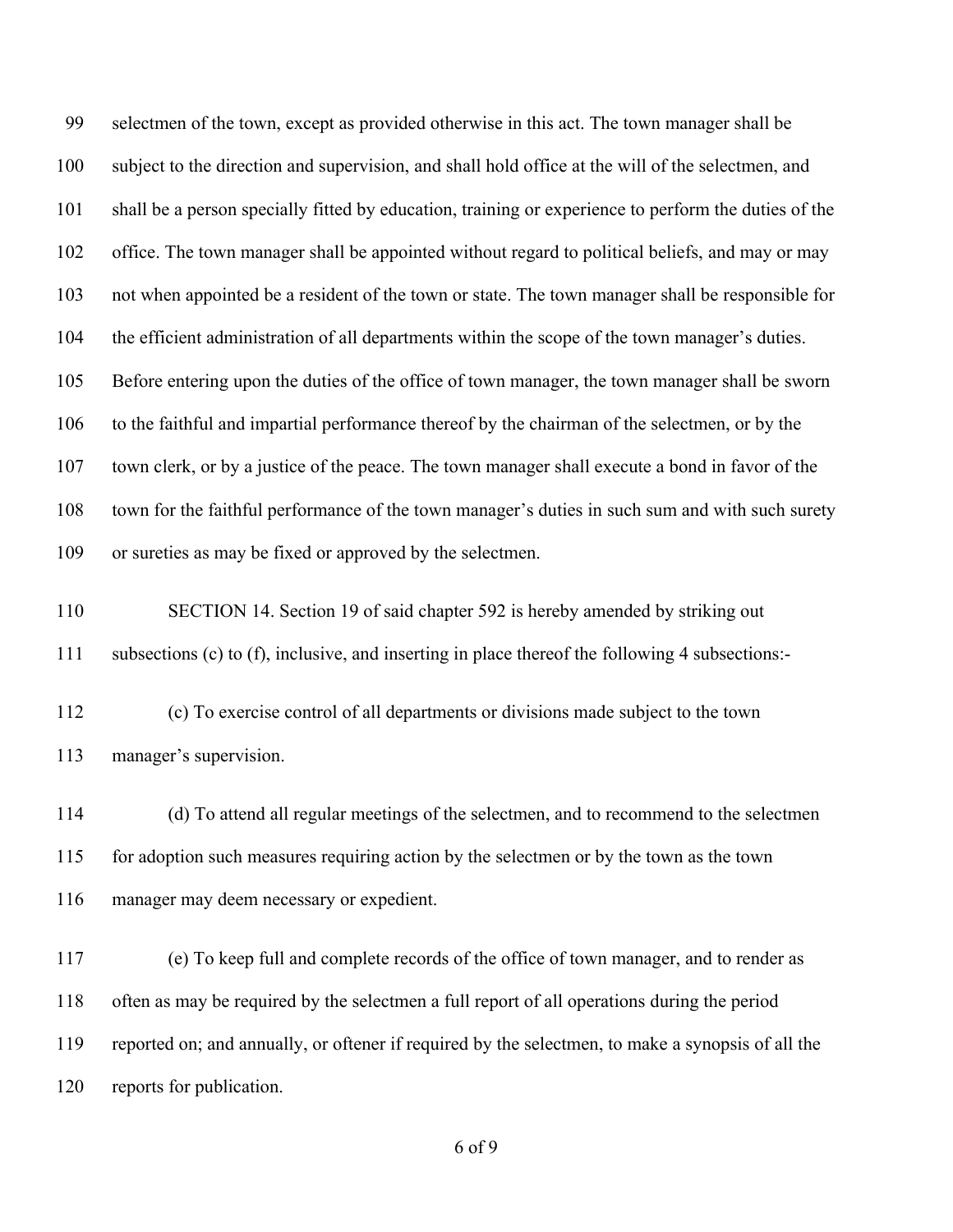(f) To keep the selectmen fully advised as to the needs of the town within the scope of the town manager's duties, and to furnish the selectmen in writing on or before the thirty-first day of December of each year with a detailed list of the appropriations required during the next ensuing fiscal year for the proper conduct of all departments of the town under the town manager's control.

 SECTION 15. Said section 19 of said chapter 592 is hereby further amended by striking out subsections (i) and (j) and inserting in place thereof the following 2 subsections:-

 (i) To administer the health regulations of the town as required by the by-laws, or by the selectmen, in addition to those provided by statute, either directly, or through a person appointed by the town manager, to be designated as the health officer, and under the supervision of the selectmen exercising the powers of a board of health.

- (j) To perform such other duties, consistent with the office of town manager, as may be required of the town manager by the by-laws of the town or by vote of the selectmen.
- SECTION 16. The first sentence of subsection (m) of said section 19 of said chapter 592 is hereby amended by inserting after the word "board" the following words:- , currently known as Middleborough gas and electric board of commissioners.

 SECTION 17. Section 20 of said chapter 592 is hereby amended by striking out the word "his", each time it appears, and inserting in place the following words:- the town manager's.

 SECTION 18. The first sentence of section 21 of said chapter 592 is hereby amended by striking out the word "his" and inserting in place thereof the following words:- the town manager's.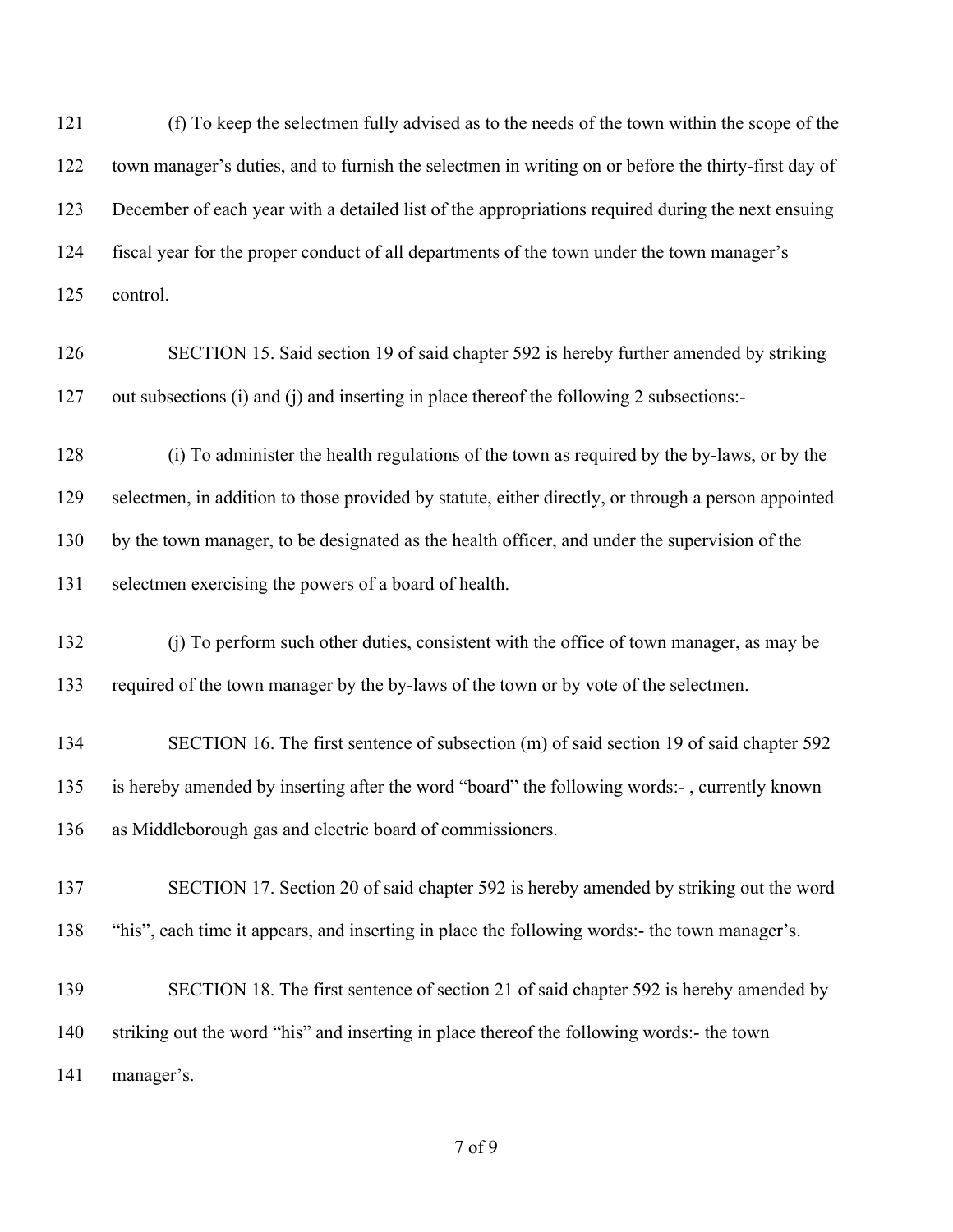SECTION 19. The third sentence of said section 21 of said chapter 592 is hereby amended by striking out the word "him" and inserting in place thereof the following words:- the town manager.

145 SECTION 20. The second sentence of section 24 of said chapter 592 is hereby amended by striking out the word "he" and inserting in place thereof the following words:- the town clerk.

 SECTION 21. The third sentence of said section 24 of said chapter 592 is hereby amended by striking out the word "his" and inserting in place thereof the following words:- the town clerk's.

 SECTION 22. The first sentence of section 25 of said chapter 592 is hereby amended by striking out the word "he" and inserting in place thereof the following words:- the town clerk.

 SECTION 23. Section 26 of said chapter 592 is hereby amended by striking out the first sentence and inserting in place thereof the following sentence:- . Any officer sought to be removed may be a candidate to succeed himself, and, unless the officer requests otherwise in writing, the town clerk shall place the officer's name on the official ballot without nomination.

 SECTION 24. Said chapter 592 is hereby further amended by striking out section 27 and inserting in place thereof the following section:-

 Section 27. The incumbent shall continue to perform the duties of the incumbent's office until the recall election. If then re-elected, the incumbent shall continue in office for the remainder of the unexpired term, subject to recall as before, except as provided in section twenty-nine of this act. If not re-elected in the recall election, the incumbent shall be deemed removed upon the qualification of the incumbent's successor, who shall hold office during the